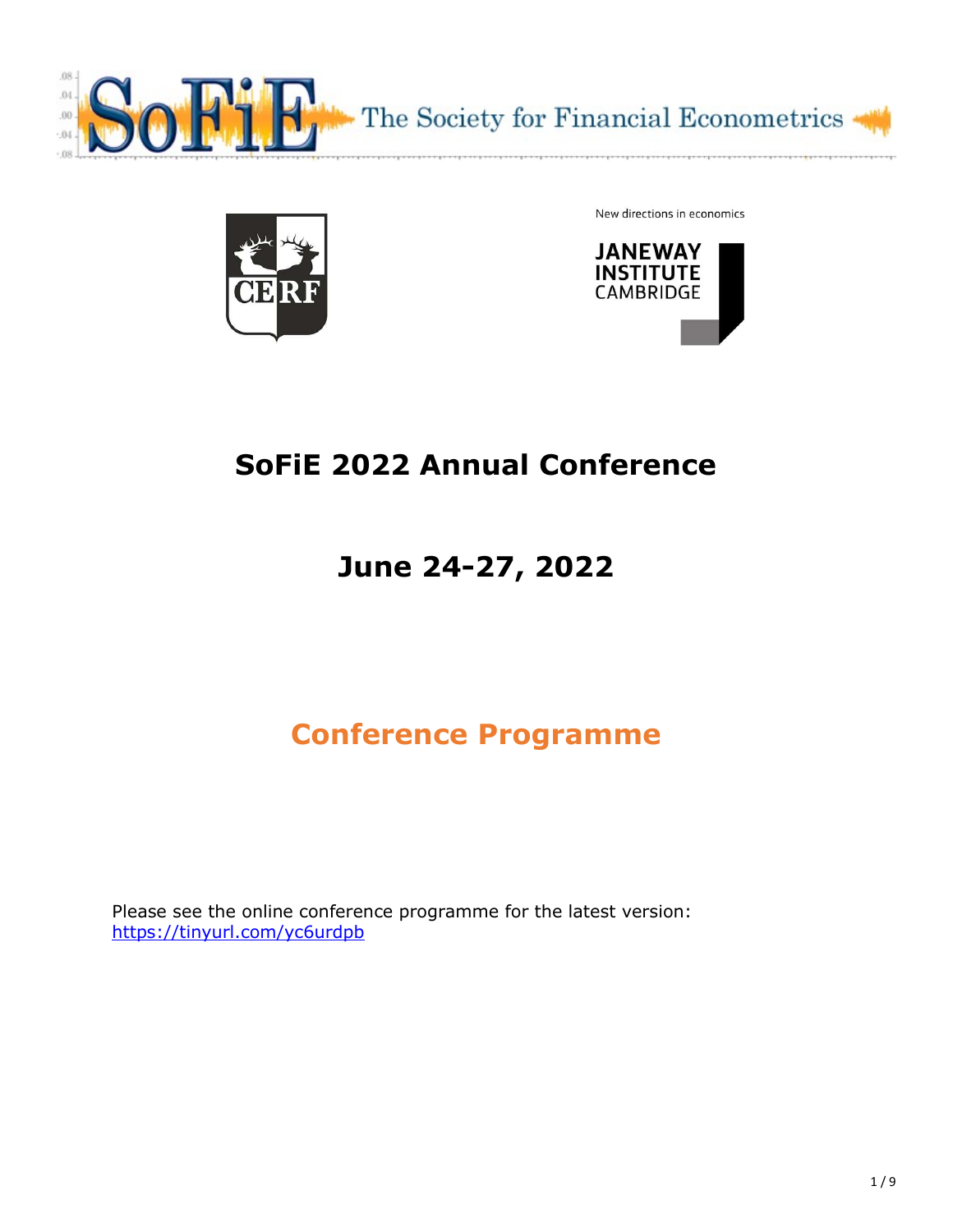## Friday, June 24

| $8:15-9:00$     | Registration                                                                                                                                                                                                                                                                                                                                                                                                                                                                                                                                             |                       |
|-----------------|----------------------------------------------------------------------------------------------------------------------------------------------------------------------------------------------------------------------------------------------------------------------------------------------------------------------------------------------------------------------------------------------------------------------------------------------------------------------------------------------------------------------------------------------------------|-----------------------|
| $9:00 - 9:05$   | Welcome remarks: Oliver Linton and Andrew Patton                                                                                                                                                                                                                                                                                                                                                                                                                                                                                                         |                       |
| $9:05 - 10:05$  | Invited speaker: Stefano Giglio                                                                                                                                                                                                                                                                                                                                                                                                                                                                                                                          | Chair: René Garcia    |
| $10:05 - 10:30$ | Coffee break                                                                                                                                                                                                                                                                                                                                                                                                                                                                                                                                             |                       |
| $10:30 - 12:30$ | Parallel sessions                                                                                                                                                                                                                                                                                                                                                                                                                                                                                                                                        |                       |
|                 | Parallel session 1A: Multivariate high frequency econometrics<br>Intraday Cross-Sectional Distributions of Systematic Risk<br>Torben Andersen, Raul Riva, Martin Thyrsgaard and Viktor Todorov<br>Realized principal component analysis of noisy high-frequency data<br>Francesco Benvenuti, Kim Christensen and Bezirgen Veliyev<br>Stock co-jump networks<br>Yi Ding, Yingying Li, Guoli Liu and Xinghua Zheng<br>Cojump Anchoring<br>Lars Winkelmann and Wenying Yao                                                                                  | Chair: George Tauchen |
|                 | Parallel session 1B: Empirical options<br>Volatility Uncertainty, Disasters, and the Puzzle of VIX Futures Contango<br>Gurdip Bakshi, John Crosby, Xiaohui Gao and Jinming Xue<br>Market-Maker Supply and Investor Demand for SPX Options: A VAR Approach<br>Paola Pederzoli, Kris Jacobs and Anh Thu Mai<br>Common Factors in Equity Option Returns<br>Alex Horenstein, Aurelio Vasquez and Xiao Xiao<br>Exploring Risk Premia, Pricing Kernels, and No-Arbitrage Restrictions in Option Pricing Models<br>Steven Heston, Kris Jacobs and Hyung Joo Kim | Chair: Kris Jacobs    |
|                 | Parallel session 1C: Macro forecasting<br>Macro Trends and Factor Timing<br>Andrea Tamoni, Alessandro Melone and Carlo Favero<br>Predicting Recessions Using VIX-Yield-Curve Cycles<br>Anne Hansen<br>Modeling Long Cycles<br>Natasha Kang and Vadim Marmer<br>Bootstrapping out-of-sample predictability tests with real-time data<br>Silvia Goncalves, Michael W. McCracken and Yongxu Yao                                                                                                                                                             | Chair: Vadim Marmer   |

| Parallel session 1D: Stochastic discount factors                                    | Chair: Peter Reinhard Hansen |
|-------------------------------------------------------------------------------------|------------------------------|
| Volatility and the Pricing Kernel                                                   |                              |
| David Schreindorfer and Tobias Sichert                                              |                              |
| Semiparametric Estimation of Latent Variable Asset Pricing Models                   |                              |
| Jeroen Dalderop                                                                     |                              |
| Misspecification-Robust Bootstrap t-Test for Irrelevant Factor in Linear SDF Models |                              |
| Antoine Djogbenou and Ulrich Hounyo                                                 |                              |
| Option Pricing with Time-Varying Volatility Risk Aversion                           |                              |
| Peter Reinhard Hansen and Chen Tong                                                 |                              |
|                                                                                     |                              |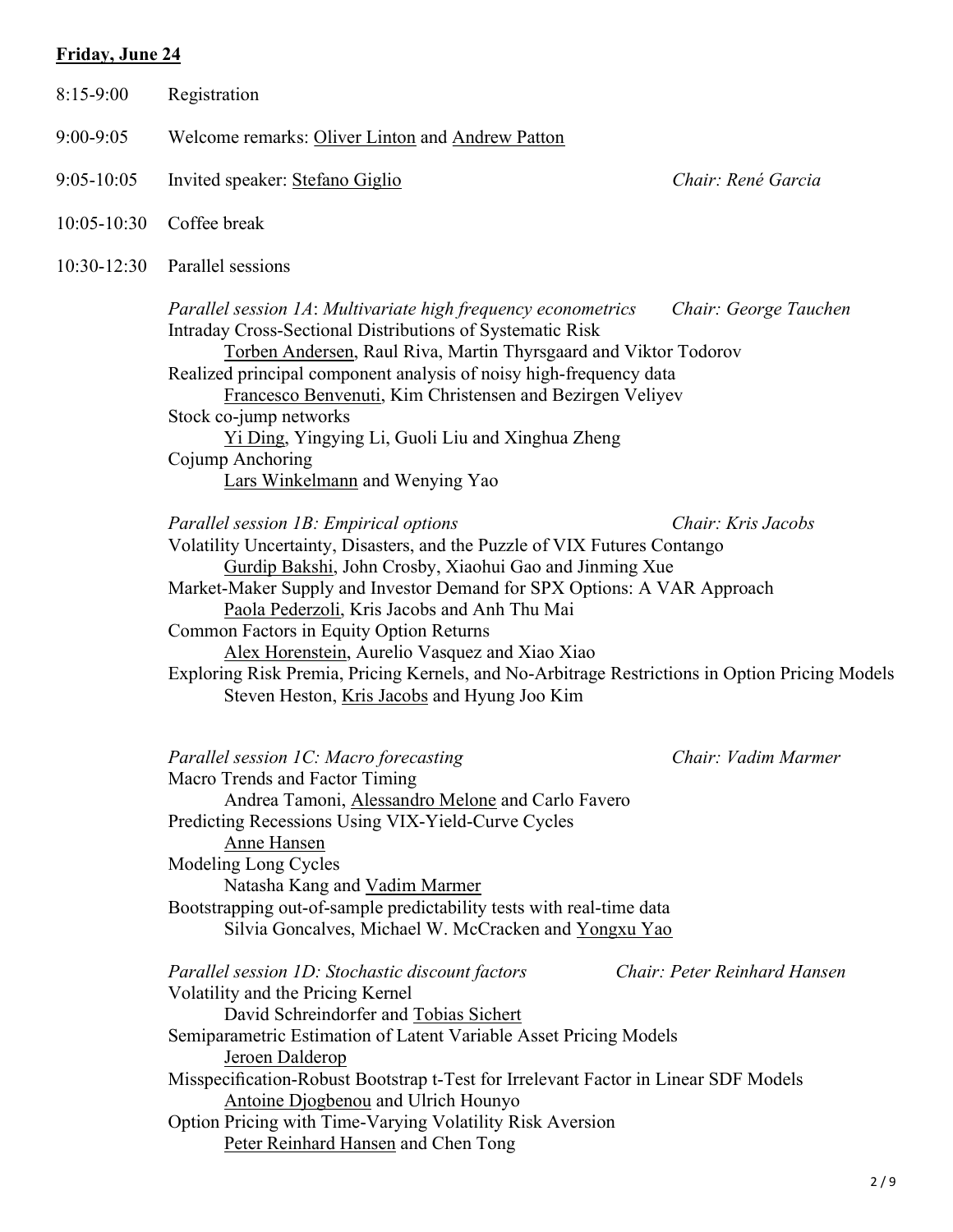12:30-2:00 Lunch

| $2:00-4:00$ | Parallel sessions |  |
|-------------|-------------------|--|
|             |                   |  |

|           | Parallel session 2A Econometrics of factor models<br>What is missing in asset-pricing factor models?                                                                                                                                                                                            | Chair: Olivier Scaillet |
|-----------|-------------------------------------------------------------------------------------------------------------------------------------------------------------------------------------------------------------------------------------------------------------------------------------------------|-------------------------|
|           | Paolo Zaffaroni, Massimo Dello Preite, Raman Uppal and Irina Zviadadze<br>Misspecification and Weak Identification in Asset Pricing<br>Frank Kleibergen and Zhaoguo Zhan                                                                                                                        |                         |
|           | Instability of Factor Strength in Asset Returns<br>Daniele Massacci                                                                                                                                                                                                                             |                         |
|           | A No-Arbitrage Approach to Asset Pricing using Panel Data Asymptotics<br>Fabio Araujo and João Victor Issler                                                                                                                                                                                    |                         |
|           | Parallel session 2B: Sovereign risks<br>King U.S. Dollar, Global Risks, and Currency Option Risk Premiums<br>Gurdip Bakshi and Juan M. Londono<br>The Joint Term Structure of Exchange Rate Puzzles in an Uncertain World                                                                       | Chair: Alberto Plazzi   |
|           | Huichou Huang, Ruirui Liu and Mark Taylor<br>The Core, The Periphery, and the Disaster: Corporate-Sovereign Nexus in COVID-19 Times<br>Ruggero Jappelli, Loriana Pelizzon and Alberto Plazzi                                                                                                    |                         |
|           | Parallel session 2C: Volatility forecasting<br>A forest full of HAR models<br>Onno Kleen and Anastasija Tetereva                                                                                                                                                                                | Chair: Kevin Sheppard   |
|           | HARNet: A Convolutional Neural Network for Realized Volatility Forecasting<br>Rafael Reisenhofer, Xandro Bayer and Nikolaus Hautsch                                                                                                                                                             |                         |
|           | Factor and Idiosyncratic VAR-Ito Volatility Models for Heavy-Tailed High-Freq Financial Data<br>Minseok Shin, Donggyu Kim, Yazhen Wang and Jianqing Fan<br>Realised Volatility Forecasting: Machine Learning via Financial Word Embedding<br>Eghbal Rahimikia, Stefan Zohren and Ser-Huang Poon |                         |
|           | Parallel Session 2D: Macro finance<br>Policy Choice in Time Series by Empirical Welfare Maximization<br>Toru Kitagawa, Weining Wang and Mengshan Xu                                                                                                                                             | Chair: Erik Kole        |
|           | The Dynamics of Stock-Bond Returns and the Cross-section of Country Stock Market Returns<br>Sungjune Pyun                                                                                                                                                                                       |                         |
|           | A Present-Value Model: Identifying a Stock Market Bubble using Survey Expectations<br>Martin Andreasen and Jeppe Bro<br>Moments, Shocks and Spillovers in Markov-switching VAR Models<br>Erik Kole and Dick van Dijk                                                                            |                         |
| 4:00-4:30 | Coffee break                                                                                                                                                                                                                                                                                    |                         |
| 4:30-5:30 | Invited speaker: Johanna Ziegel                                                                                                                                                                                                                                                                 | Chair: Allan Timmermann |
|           |                                                                                                                                                                                                                                                                                                 |                         |

6:00-7:30 Reception

 $4:00 - 4:30$ 

 $4:30-5:30$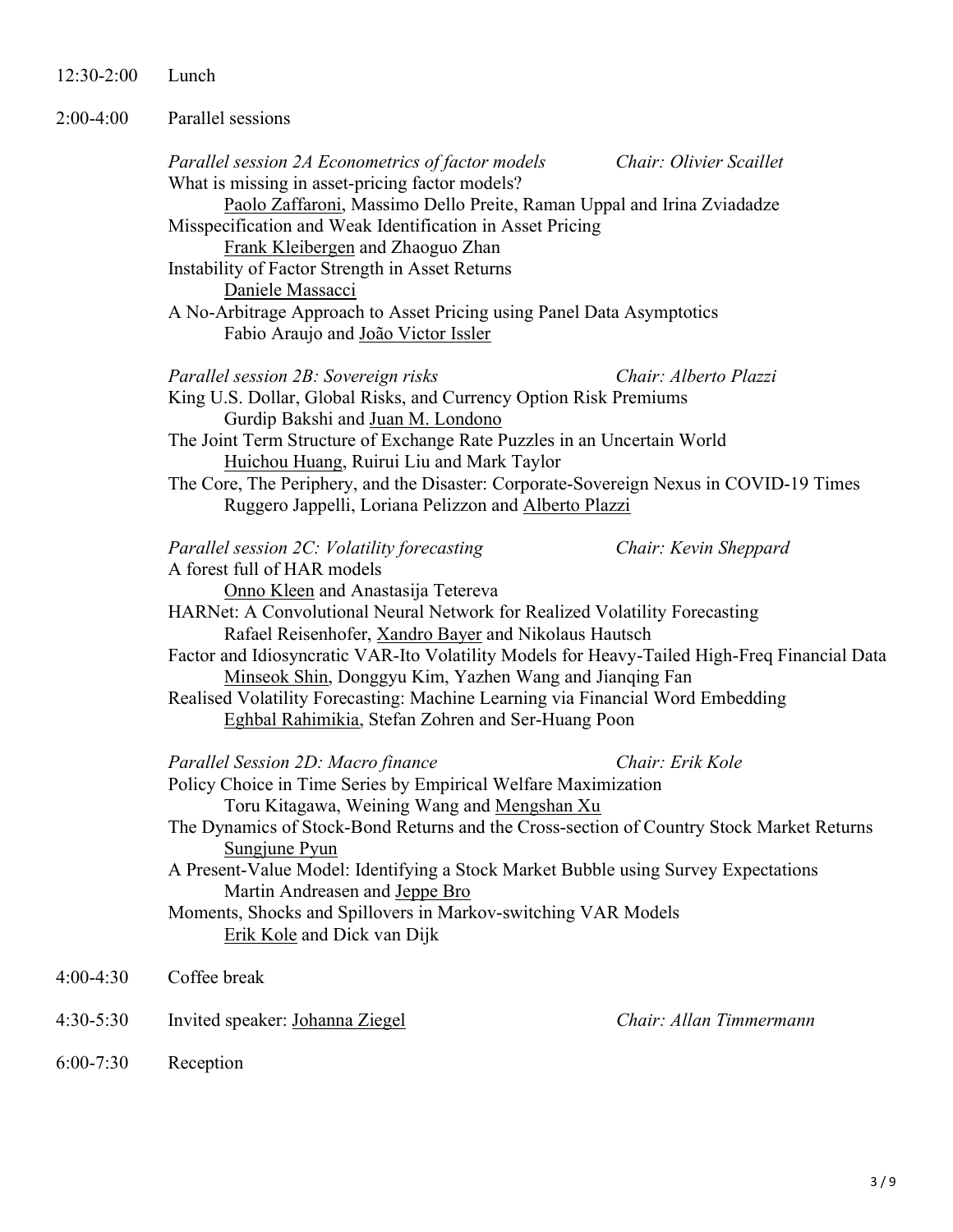### Saturday, June 25

| 8:30-9:00      | Registration                                                                                                                                                                                                                                                                                                                                                                                                                                                                                                     |                             |
|----------------|------------------------------------------------------------------------------------------------------------------------------------------------------------------------------------------------------------------------------------------------------------------------------------------------------------------------------------------------------------------------------------------------------------------------------------------------------------------------------------------------------------------|-----------------------------|
| $9:00 - 10:30$ | JFEC invited lecture: Patrick Gagliardini                                                                                                                                                                                                                                                                                                                                                                                                                                                                        | Chair: Fabio Trojani        |
| 10:30-11:00    | Coffee break                                                                                                                                                                                                                                                                                                                                                                                                                                                                                                     |                             |
| $11:00-1:00$   | Parallel sessions                                                                                                                                                                                                                                                                                                                                                                                                                                                                                                |                             |
|                | Parallel session 3A: Machine learning and portfolio choice<br>Why does news coverage predict returns? Evidence from the underlying editor preferences for<br>risky stocks<br><b>Gustavo Schwenkler</b> and Hannan Zheng                                                                                                                                                                                                                                                                                          | Chair: Robin Lumsdaine      |
|                | Confident Risk Premiums and Investments using Machine Learning Uncertainties<br>Rohit Allena                                                                                                                                                                                                                                                                                                                                                                                                                     |                             |
|                | Machine-Learning the Skill of Mutual Fund Managers<br>Ron Kaniel, Zihan Lin, Markus Pelger and Stijn Van Nieuwerburgh<br>The Virtue of Complexity in Machine Learning Portfolios                                                                                                                                                                                                                                                                                                                                 |                             |
|                | Bryan Kelly, Semyon Malamud and Kangying Zhou                                                                                                                                                                                                                                                                                                                                                                                                                                                                    |                             |
|                | Parallel session 3B: Network econometrics<br>Realized Exponential Random Graphs, with an Application to the Interbank Network<br>Giuseppe Buccheri and Piero Mazzarisi                                                                                                                                                                                                                                                                                                                                           | Chair: Massimiliano Caporin |
|                | The Importance of Heterogeneity in Dynamic Network Models Applied to European Systemic<br><b>Risk</b>                                                                                                                                                                                                                                                                                                                                                                                                            |                             |
|                | Xingmin Zhang, Anne Opschoor and Andre Lucas<br>Dynamic industry uncertainty networks and the business cycle<br>Mattia Bevilacqua, Jozef Barunik and Robert Faff                                                                                                                                                                                                                                                                                                                                                 |                             |
|                | Estimating Financial Networks by Realized Interdependencies: A Restricted Vector<br>Autoregressive Approach                                                                                                                                                                                                                                                                                                                                                                                                      |                             |
|                | Massimiliano Caporin, Deniz Erdemlioglu and Stefano Nasini                                                                                                                                                                                                                                                                                                                                                                                                                                                       |                             |
|                | Parallel session 3C: Econometric theory<br>Likelihood-Based Estimation of Rough Volatility Models<br>Peter Christensen, Mikkel Bennedsen and Kim Christensen<br>A multivariate $ARCH(\infty)$ model with exogenous variables and dynamic conditional betas<br>Christian Francq, Julien Royer and Jean-Michel Zakoïan<br>Adaptive joint distribution learning<br>Michael Multerer, Damir Filipovic and Paul Schneider<br>New Approaches to Robust Inference on Market (Non-)Efficiency, Volatility Clustering and | Chair: Kim Christensen      |
|                | Nonlinear Dependence<br>Rustam Ibragimov, Rasmus Pedersen and Anton Skrobotov                                                                                                                                                                                                                                                                                                                                                                                                                                    |                             |
|                | Parallel session 3D: Frontiers of financial econometrics<br>Empirical Risk Minimization for Time Series: Nonparametric Performance Bounds<br>Christian Brownlees and Jordi Llorens-Terrazas<br>Asymptotics and Inference for ACD models                                                                                                                                                                                                                                                                          | Chair: Niels Groenborg      |
|                | Giuseppe Cavaliere, Thomas Mikosch, Anders Rahbek and Frederik Vilandt<br>Time-varying price discovery<br>Gustavo Fruet Dias, Marcelo Fernandes and Cristina Scherrer<br>Quiet, the dog is barking: Evidence of predictability from frequency-specific components                                                                                                                                                                                                                                                |                             |
|                | <b>Niels Groenborg</b>                                                                                                                                                                                                                                                                                                                                                                                                                                                                                           |                             |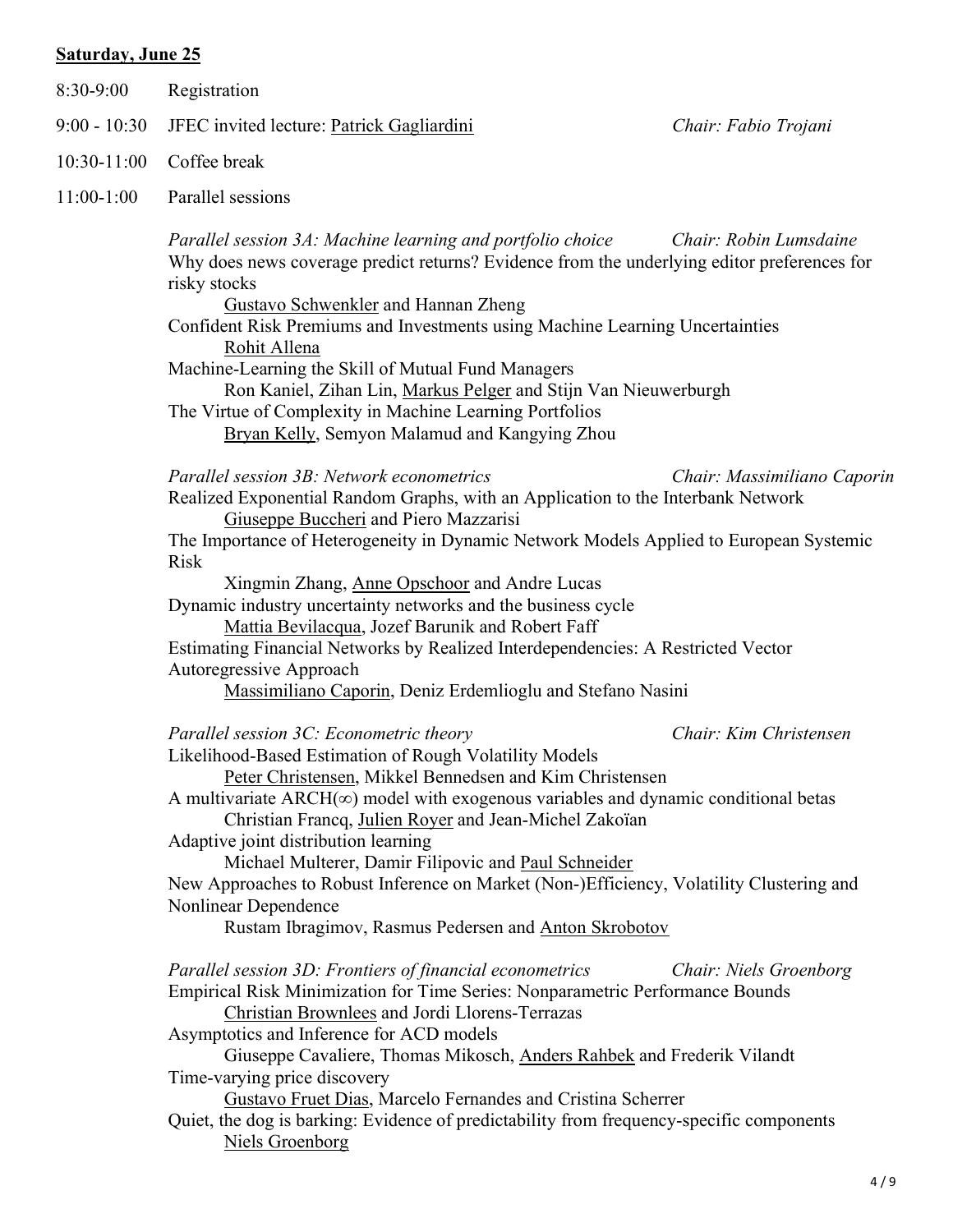| $1:00-2:30$ | Lunch                                                                                                                                                                                                                                                                                                                                                                                                                                                                                                                                                              |                                                                                                                                                                                                                                                                                                                                                                                                                        |
|-------------|--------------------------------------------------------------------------------------------------------------------------------------------------------------------------------------------------------------------------------------------------------------------------------------------------------------------------------------------------------------------------------------------------------------------------------------------------------------------------------------------------------------------------------------------------------------------|------------------------------------------------------------------------------------------------------------------------------------------------------------------------------------------------------------------------------------------------------------------------------------------------------------------------------------------------------------------------------------------------------------------------|
| $2:30-4:30$ | Parallel sessions                                                                                                                                                                                                                                                                                                                                                                                                                                                                                                                                                  |                                                                                                                                                                                                                                                                                                                                                                                                                        |
|             | Parallel session 4A: Market microstructure<br>True Liquidity and Fundamental Prices: US Tick Size Pilot<br>Rohit Allena and Tarun Chordia<br>Price Impact of Order Flow Imbalances: Multi-level, Cross-asset and Forecasting<br>Rama Cont, Mihai Cucuringu and Chao Zhang<br>Market Response to a VIX Impulse<br>Nikolaus Hautsch, Albert J. Menkveld and Stefan Voigt<br><b>Non-Standard Errors</b><br>Albert Menkveld, Anna Dreber, Felix Holzmeister, Juergen Huber, Magnus Johannesson,<br>Michael Kirchler, Sebastian Neusuess, Michael Razen and Utz Weitzel | Chair: Robert Engle                                                                                                                                                                                                                                                                                                                                                                                                    |
|             | Parallel session 4B: Portfolio choice econometrics<br>Direct Portfolio Weight Estimator: Mitigating Specification Risk with Realized Utility<br>Ekaterina Kazak, Yifan Li, Ingmar Nolte and Sandra Nolte<br>Moving Forward from Predictive Regressions: Boosting Asset Allocation Decisions<br>Henri Nyberg and Lauri Nevasalmi<br>Robustifying Markowitz<br>Yegor Klochkov, Wolfgang Karl Härdle, Petukhina Alla and Nikita Zhivotovskiy<br>Mutual Fund Stock Holdings and the Cross-Section of Option Returns<br>Shuaiqi Li                                      | Chair: Ingmar Nolte                                                                                                                                                                                                                                                                                                                                                                                                    |
|             | Parallel session 4C: Macroeconomic risks<br>International Mispricing and Arbitrage Premia<br>Mirela Sandulescu and Paul Schneider<br>Empirical Asset Pricing in a DSGE Framework: Reconciling Calibration and Econometrics using<br>Partial Indirect Inference<br>Joachim Grammig, Julie Schnaitmann and Dalia Elshiaty<br>Equilibrium Restrictions and Approximate Models - pricing macroeconomic risk<br><b>Andreas Tryphonides</b><br>Global Evidence on Unspanned Macro Risks in Dynamic Term Structure Models<br>Yaoyuan Zhang and Michel van der Wel         | Chair: Michel van der Wel                                                                                                                                                                                                                                                                                                                                                                                              |
|             | $D_{\text{new}}H_1I_{\text{new}}$ and $D_{\text{new}}G_2$ and $I_{\text{new}}$ and $I_{\text{new}}$                                                                                                                                                                                                                                                                                                                                                                                                                                                                | $\alpha$ , $\alpha$ , $\alpha$ , $\alpha$ , $\alpha$ , $\alpha$ , $\alpha$ , $\alpha$ , $\alpha$ , $\alpha$ , $\alpha$ , $\alpha$ , $\alpha$ , $\alpha$ , $\alpha$ , $\alpha$ , $\alpha$ , $\alpha$ , $\alpha$ , $\alpha$ , $\alpha$ , $\alpha$ , $\alpha$ , $\alpha$ , $\alpha$ , $\alpha$ , $\alpha$ , $\alpha$ , $\alpha$ , $\alpha$ , $\alpha$ , $\alpha$ , $\alpha$ , $\alpha$ , $\alpha$ , $\alpha$ , $\alpha$ , |

| Parallel session 4D: Score-driven models                                                       | Chair: Andrew Harvey |
|------------------------------------------------------------------------------------------------|----------------------|
| A dynamic conditional score model for the log correlation matrix                               |                      |
| Lingi Wang and Hafner Christian                                                                |                      |
| A New Class of Robust Observation-driven Time-varying Parameter Models                         |                      |
| Rutger-Jan Lange, Bram van Os and Dick van Dijk                                                |                      |
| Conditional score residuals and diagnostic analysis of serial dependence in time series models |                      |
| Francisco Blasques, Paolo Gorgi and Siem Jan Koopman                                           |                      |
| Score-Driven Location Plus Scale Models: Asymptotic Theory and An Application to               |                      |
| <b>Forecasting Dow Jones Volatility</b>                                                        |                      |
| Szabolcs Blazsek, Alvaro Escribano and Adrian Licht                                            |                      |
|                                                                                                |                      |

- 4:30-5:00 Coffee break
- 5:00-6:00 SoFiE members meeting Chair: Oliver Linton
- 7:00-10:00 Conference gala dinner: Jagjit Chadha Chair: Andrew Harvey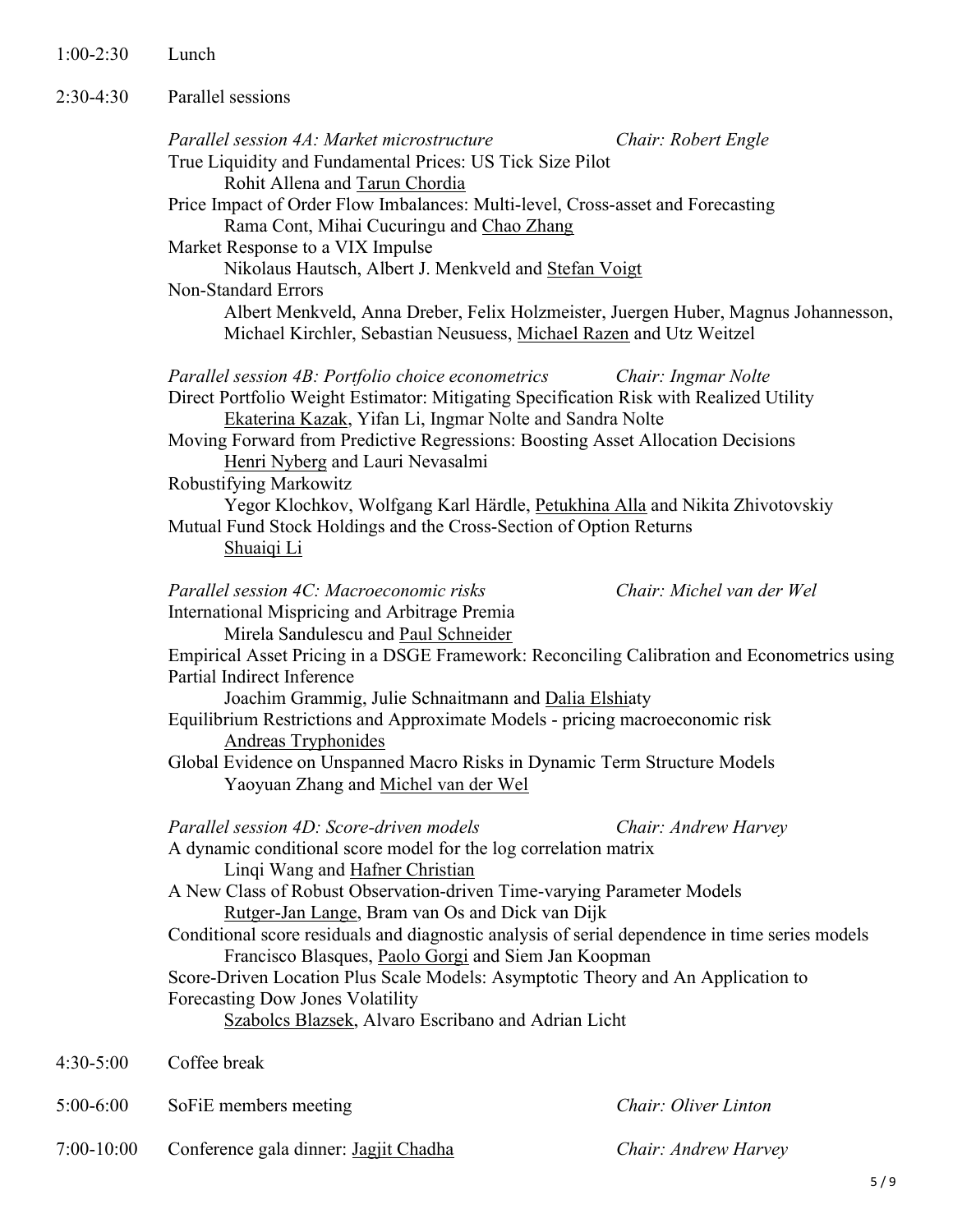### Sunday, June 26

| 8:30-9:00                         | Registration                                                                                                                                                                                                                                                                                                                                                                                                                                                                                                                                                                                            |                        |
|-----------------------------------|---------------------------------------------------------------------------------------------------------------------------------------------------------------------------------------------------------------------------------------------------------------------------------------------------------------------------------------------------------------------------------------------------------------------------------------------------------------------------------------------------------------------------------------------------------------------------------------------------------|------------------------|
| $9:00-10:00$                      | Invited speaker: Jia Li                                                                                                                                                                                                                                                                                                                                                                                                                                                                                                                                                                                 | Chair: Torben Andersen |
| $10:00-10:30$                     | Rapid fire poster presentations                                                                                                                                                                                                                                                                                                                                                                                                                                                                                                                                                                         | Chair: Andrew Patton   |
|                                   | Expected and Realized Returns on Volatility<br>Guanglian Hu and Kris Jacobs<br>Clustering Dynamics and Persistence for Financial Multivariate Panel Data<br>Igor Custodio João, Andre Lucas and Julia Schaumburg<br>Heterogeneous Tail Generalized Common Factor Modeling<br>Simon Hediger, Jeffrey Näf, Marc Paolella and Pawel Polak<br>Understanding jumps in high frequency digital asset markets<br>Danial Saef, Odett Nagy, Sergej Sizov and Wolfgang Karl Härdle<br>Improving financial volatility nowcasts<br>Robinson Kruse-Becher and Yuze Liu                                                |                        |
| $10:30-11:00$                     | Coffee break                                                                                                                                                                                                                                                                                                                                                                                                                                                                                                                                                                                            |                        |
| Parallel sessions<br>$11:00-1:00$ |                                                                                                                                                                                                                                                                                                                                                                                                                                                                                                                                                                                                         |                        |
|                                   | Parallel session 5A: Climate financial econometrics<br><b>Climate Stress Testing</b><br>Hyeyoon Jung, Robert Engle, Richard Berner<br>Climate Change and Long-Horizon Portfolio Choice: Insights from Theory and Empirics<br>Mathijs Cosemans, Xander Hut and Mathijs Van Dijk<br>Climate Linkers: Rationale and Pricing<br>Jean-Paul Renne and Pauline Chikhani<br>Geoclimate, Geopolitics, and the Geovolatility of Carbon-Intensive Equity Returns<br>Susana Campos Martins and David F. Hendry                                                                                                      | Chair: Francis Diebold |
|                                   | Parallel session 5B: High frequency financial econometrics Chair: Dennis Kristensen<br>Bias Reduction in Spot Volatility Estimation from Options<br>Viktor Todorov and Yang Zhang<br>From previous-tick to pre-averaging: Spectra of equidistant transformations for unevenly spaced<br>high-frequency data<br>Vitali Alexeev, Jun Chen and Katja Ignatieva<br>Integrated Variance Estimation for Assets Traded in Multiple Venues<br>Gustavo Dias and Karsten Schweikert<br>Approximate Maximum-Likelihood for Multivariate Jump-Diffusion Models<br>Dennis Kristensen, Young Jun Lee and Antonio Mele |                        |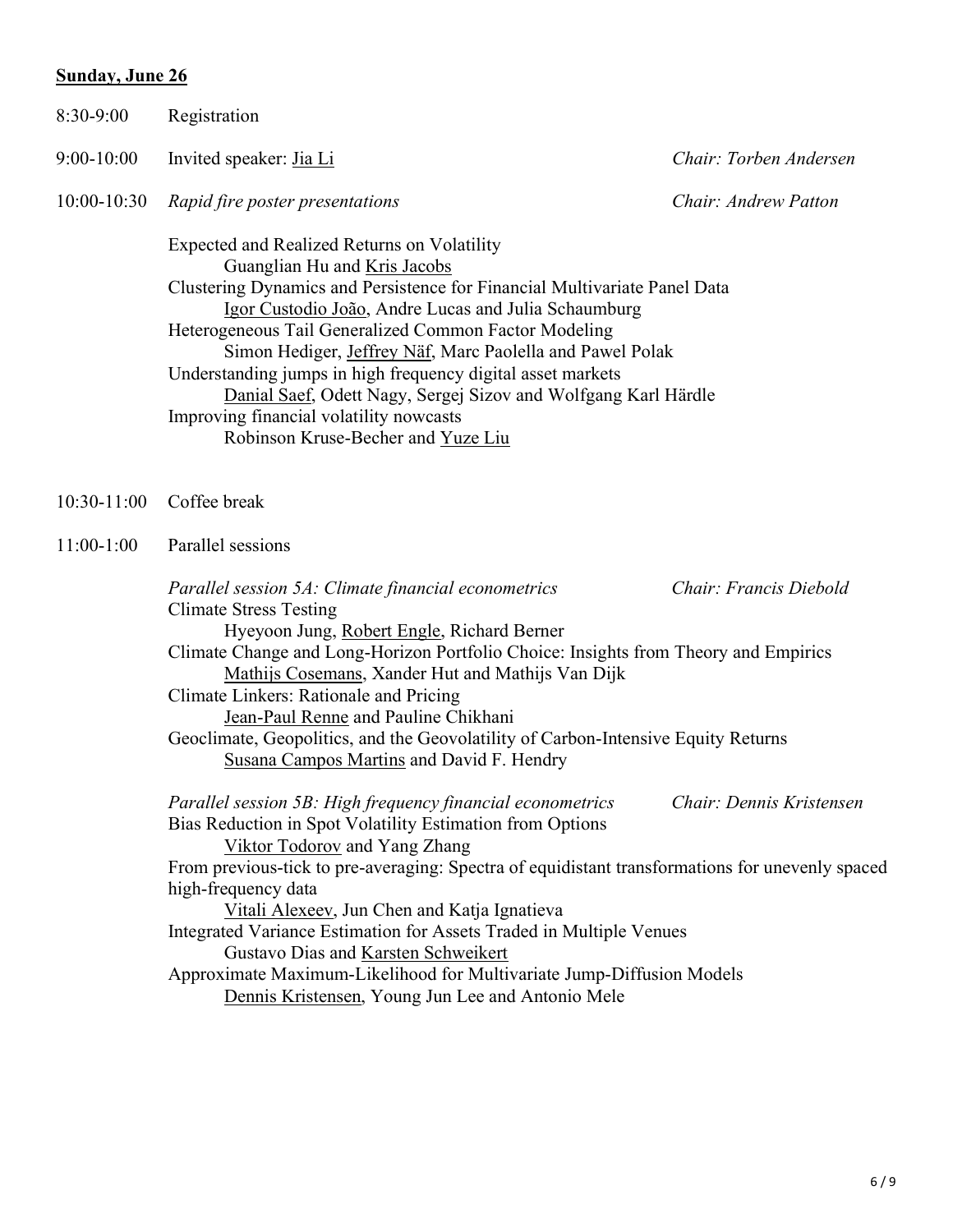|             | Parallel session 5C: Option pricing<br>Chair: Caio Almeida<br>Estimating Option Pricing Models Using a Characteristic Function-Based Linear State Space<br>Representation<br>Peter Boswijk, Roger Laeven and Evgenii Vladimirov<br>Demand in the Option Market and the Pricing Kernel<br>Caio Almeida and Gustavo Freire<br>The Role of Leveraged ETFs and Option Market Imbalances on End-of-Day Price Dynamics<br>Andrea Barbon, Heiner Beckmeyer, Andrea Buraschi and Mathis Moerke<br>Nonparametric Option Pricing with Generalized Entropic Estimators<br>Caio Almeida, Gustavo Freire, Rafael Azevedo and Kym Ardison |
|-------------|-----------------------------------------------------------------------------------------------------------------------------------------------------------------------------------------------------------------------------------------------------------------------------------------------------------------------------------------------------------------------------------------------------------------------------------------------------------------------------------------------------------------------------------------------------------------------------------------------------------------------------|
|             | Parallel session 5D: New factors in asset returns<br>Chair: Lucio Sarno<br>Time-varying Environmental Betas and Latent Green Factors<br>Emanuele Chini<br>Asset pricing with copulae sorted characteristics<br>Anastasija Tetereva and Rasmus Lonn<br>Dynamic Multiple Quantile Models<br>Leopoldo Catania, Alessandra Luati and Emil Bach Mikkelsen<br>Factor models for downside risk<br>Lorenzo Trapani, Lucio Sarno and Daniele Massacci                                                                                                                                                                                |
| $1:00-3:00$ | Lunch and poster session                                                                                                                                                                                                                                                                                                                                                                                                                                                                                                                                                                                                    |
| $3:00-4:30$ | Parallel sessions<br>Parallel session 6A: Deep learning in finance<br>Chair: Markus Pelger<br>Structural Deep Learning in Conditional Asset Pricing<br>Yuan Liao, Andreas Neuhierl, Jianqing Fan and Tracy Ke<br>Deep Learning Statistical Arbitrage<br>Jorge Guijarro-Ordonez, Markus Pelger and Greg Zanotti<br>Disagreement in Market Index Options<br>Guilherme Salome, George Tauchen, Jia Li<br>Chair: Jean-Yves Pitarakis<br>Parallel session 6B: Forecasting                                                                                                                                                        |
|             | The Bias-Variance Trade-off in (Un)Conditional Multistep Forecasting, Predictive Regressions<br>and Local Projections.<br>Guillaume Chevillon<br>A penalized two-pass regression to predict stock returns with time-varying risk premia<br>Gaetan Bakalli, Stéphane Guerrier and Olivier Scaillet<br>Out of Sample Predictability in Predictive Regressions with Many Predictor Candidates<br>Jesus Gonzalo and Jean-Yves Pitarakis                                                                                                                                                                                         |
|             | Chair: René Garcia<br>Parallel session 6C: High frequency liquidity<br>Realized Illiquidity<br>Demetrio Lacava, Angelo Ranaldo and Paolo Santucci de Magistris<br><b>Intensity Bursts</b><br>Aleksey Kolokolov and Kim Christensen<br>Funding Conditions, Transaction Costs and the dynamic performance of anomalies<br>Magnim Farouh and René Garcia                                                                                                                                                                                                                                                                       |

 $1:00 - 3:00$ 

 $3:00-4:30$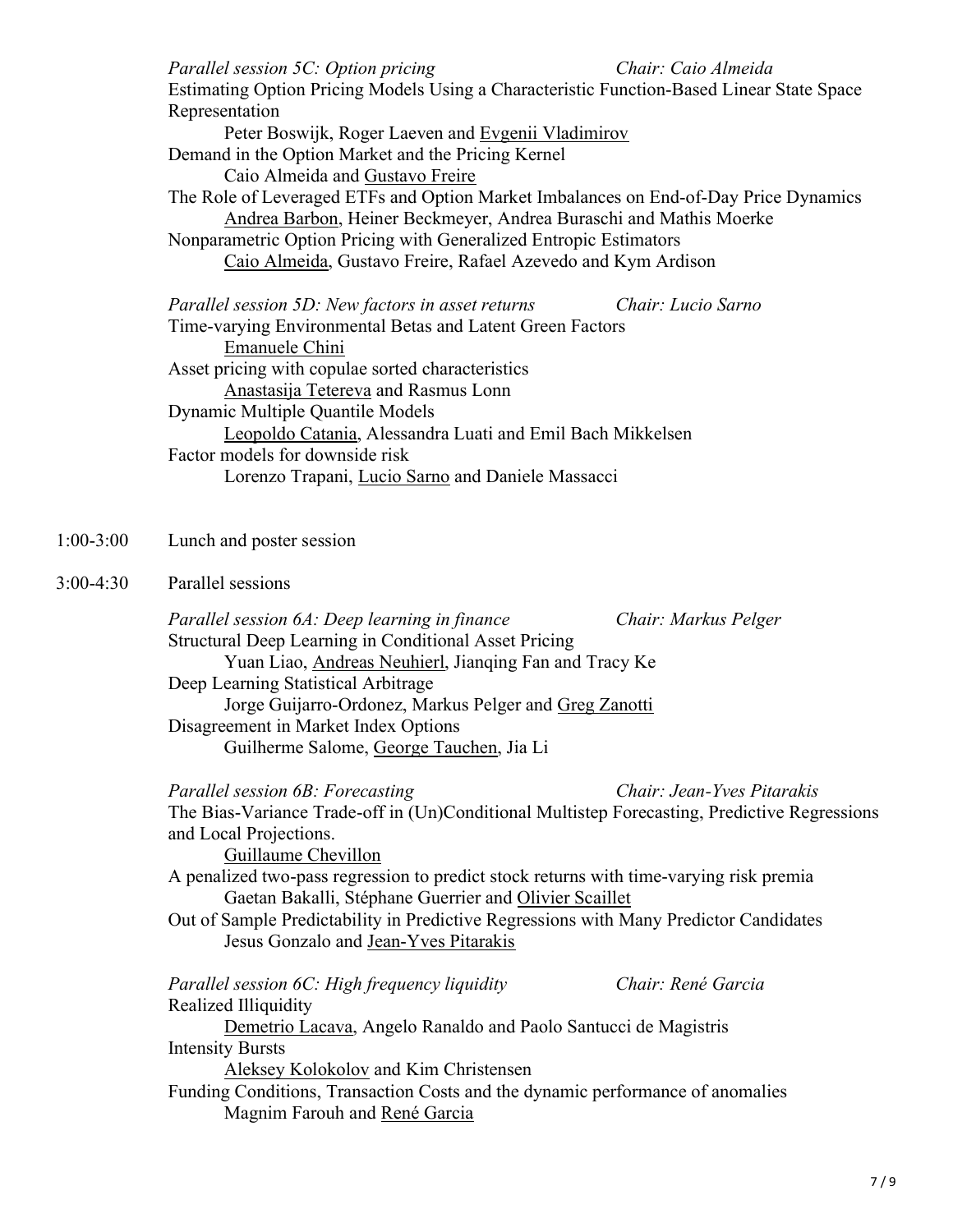Parallel session 6D: Cryptocurrencies Chair: Simon Trimborn Crypto Wash Trading Lin William Cong, Xi Li, Ke Tang and Yang Yang Hedging Cryptocurrency Options Jovanka Lili Matic, Natalie Packham and Wolfgang Karl Härdle Efficiency, risk and fraud - The Bitcoin price discovery network under the microscope Simon Trimborn, Ying Chen and Ray-Bing Chen

- 4:30-4:50 Coffee break
- 4:50-5:50 Invited speaker: Alexei Onatski Chair: Tim Bollerslev

5:50-6:00 Closing remarks and Bates-White prize: Andrew Patton